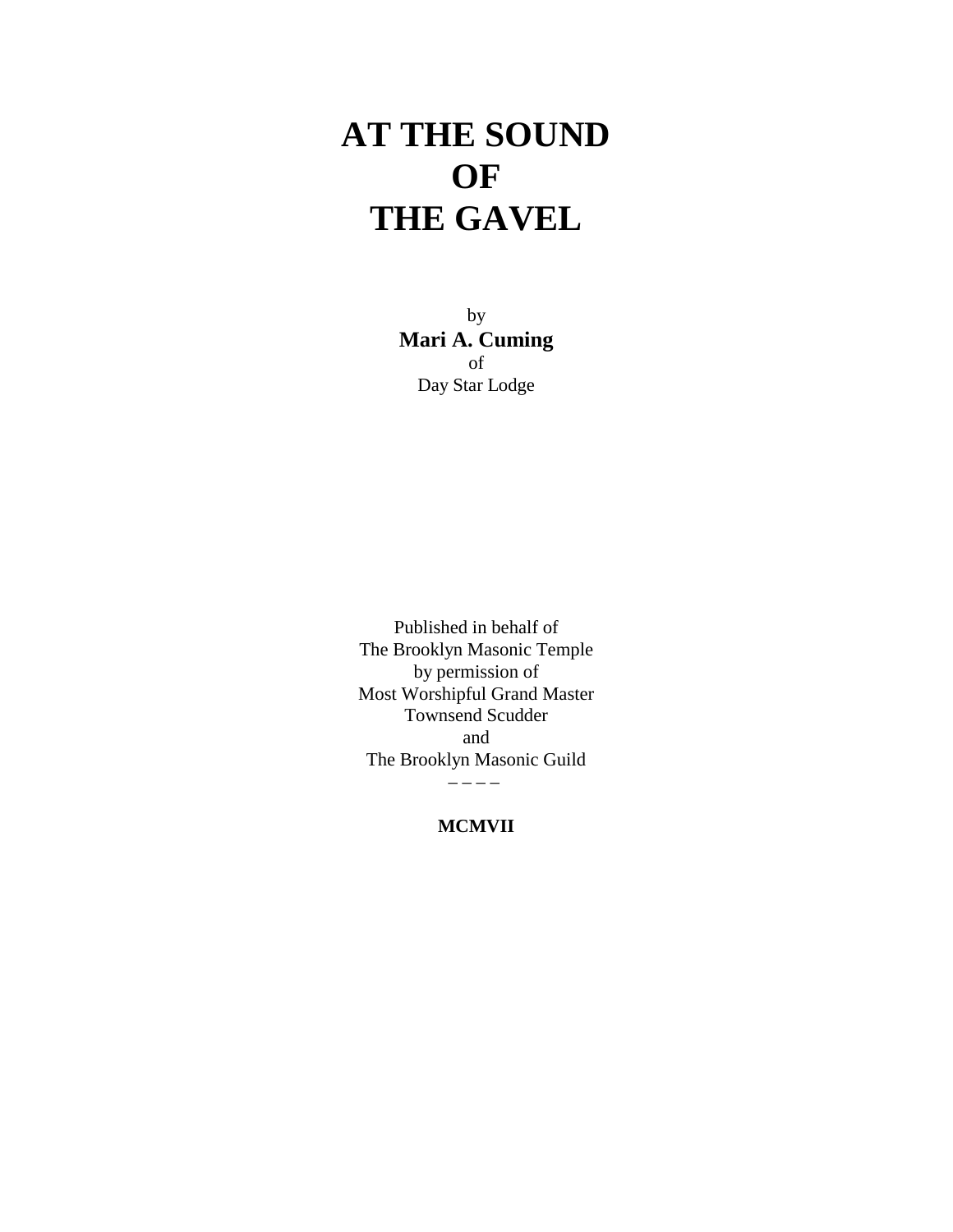Again convened as brethren true, We stand together each for all, With all for each, when that is due, And Truth and Justice sound the call. O fellows of the Mystic tie, Exponents of the faithful breast, Who under the All-Seeing Eye Have through all trials borne the test, 'Tis well to meet as brethren should, In loving converse, hand in hand, No thought but for the common good; A loyal and fraternal band.

The youngest suppliant at our gates Who gropes toward the promised ray, In trembling hope his fear abates When prayer precedes his onward way. Assured his trust in God alone Is founded on Eternal right, With willing feet he follows on The rugged path that leads to Light– Rapt inspiration fires his soul When urged to play as best he can, In humble constancy the role Of brother and of upright man.

Across the Mosaic Pave he heads A second time with anxious care But guided skilfully he treads The Steps that lead to learning fair– Art, Architecture, Science, Skill, The Lyre, the story of the Spheres, Are dwelt upon and traveling still An outer gate at last appears; A warrior judge who stayed the tide Of Ephraim's vindictive war Proclaims how plenty may abide While adding lustre to his star.

The inner portal's welcome space Is safely passed, and now reveal In Middle Chamber's specious grace The Master Craftsman's skill and zeal. Stern visaged Time with changeless speed Brings changes to all things below; Creation's miracle–the seed From which all things created grow. The atom's progress to the cell; The cell's fruition in the shoot; Still moving upward–these foretell The dawn of reason in the brute.

Thus ardent Science would unroll, As record of the Architect, How man becomes a living soul And stands before his God erect. The heat, the storm, the winter's cold Teach primates in their bitter need With leaf and branch to build a fold, Where sheltered they may thrive and breed; To fend the wile of savage foes Or guard his brood from savage beast, The rude defense more seemly grows As wants and knowledge are increased.

The dread volcano's belching stream With dire destruction fills the air– The thunder's roar, the lightning's gleam, The earthquake's desolating share. The mind, untutored, fins in these Malignant purpose, hence in fear With hideous rites would fain appease Devouring demons lurking near. So priesthood aims to guide the feet Of such as falter by the way, To temples raised in form complete, The wonder of a later day.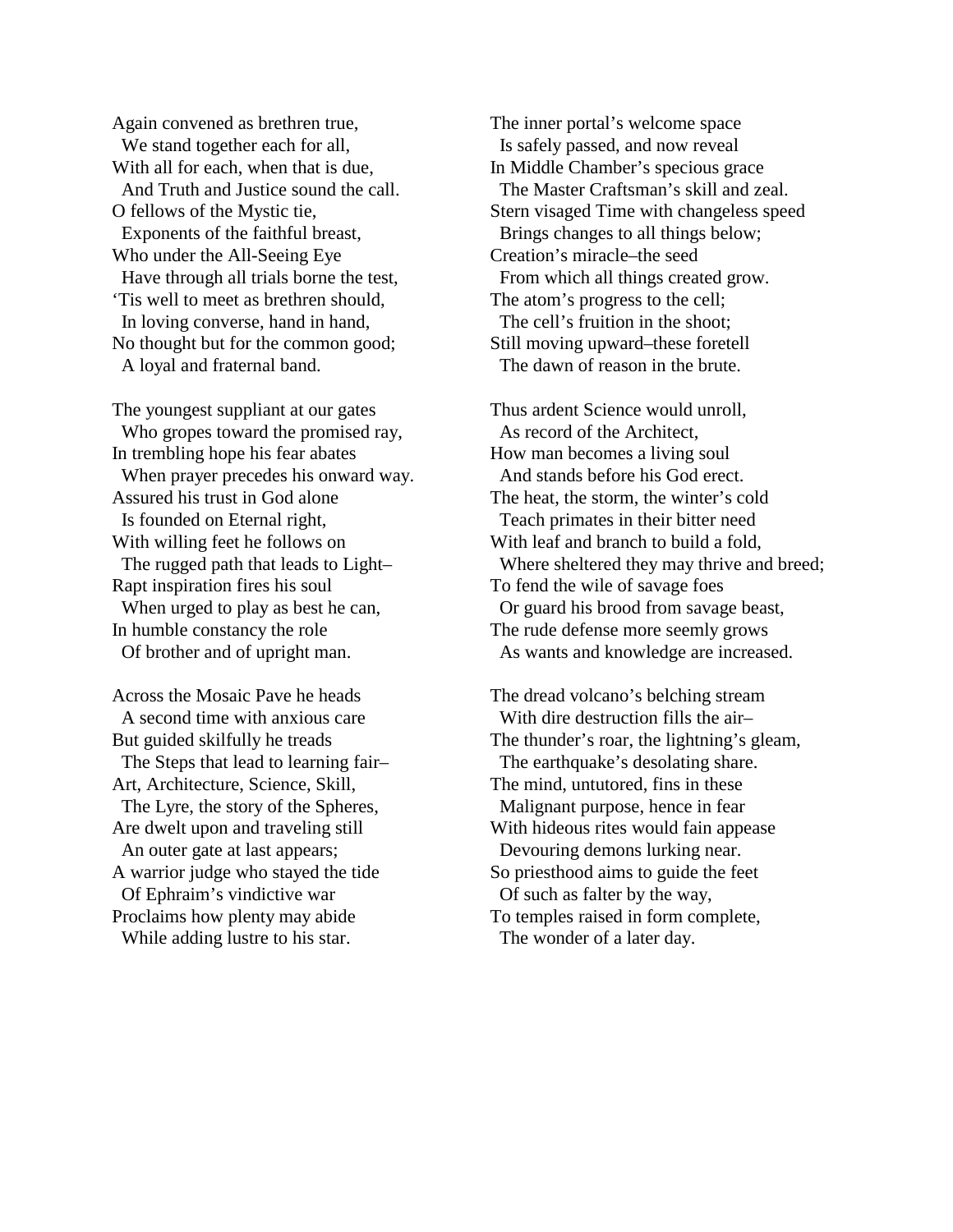War's devastation, and the hand Of ruthless Ignorance and Time, With cold and heat and drifting sand And ravages of greed and crime, Have razed and leveled many a fane, And many a monument and tower, Which skill and industry have lain With utmost genius and power. Nor was there spared the Temple raised In city of the Shepherd King, To One whose name is ever praised With bended head or folded wing.

Yet though the lapse of time and tide Are marked by wreckage on the shore, And works of man may not abide, But crumbling surely are no more; Though fleeting generations pass And Kings and kingdoms rise and fall, Their Cities buried 'neath the grass, Freemasonry survives through all, And lives to shed its glowing rays In ever spreading grace and power, Till all mankind shall sing its praise And hail its universal dower.

O Brethren of the Mystic tie, Who take these lessons to the heart, The Working Tools may here apply As inspiration to impart Faith, Love, and Hope to raise a fane More glorious than that of yore Which flourished on Judean Plain Where Kedron's placid waters pour; May admonition kindly spell In Truth to the Attentive Ear, While in the Faithful Bosom dwell Masonic mysteries so dear.

A Kindly warning waits on those Who seek the Upper Chamber's art, And holy promise at the close Lends comfort to the Faithful Heart, For all the Mystic Veil concealed Is won and Knowledge is increased By glory of the Lights revealed As One approaches from the East. While lesson of the Naptthalite In mimic tragedy is borne Upon the mind, its solemn rite Recalls the Resurrection Morn.

Speak softly, yet in accents clear, With reverence due for One who fell– Of all the Craft assembled here, Choose of our best who is to tell. No song or story ever rold By minstrel, skald or troubadour, Of martyr, knight or warrior bod, In peace or war, on sea or shore, Has deeper pathos, nobler strain To urge the soul in high degree Than reads Masonic hero slain Defending his integrity.

From Labor to Refreshment's care, O Brethren of the Mystic tie, The Widow and the Orphan's share Is ours to render and apply; And ours a weaker Brother's woe To lessen with a timely aid– As we would reap, so must we sow, In mighty love, "As hath been said." The Square, the Plummet and the Gauge Are at our hands to wisely raise A structure lined on trestle page, Where Justice reigns and Wisdom sways.